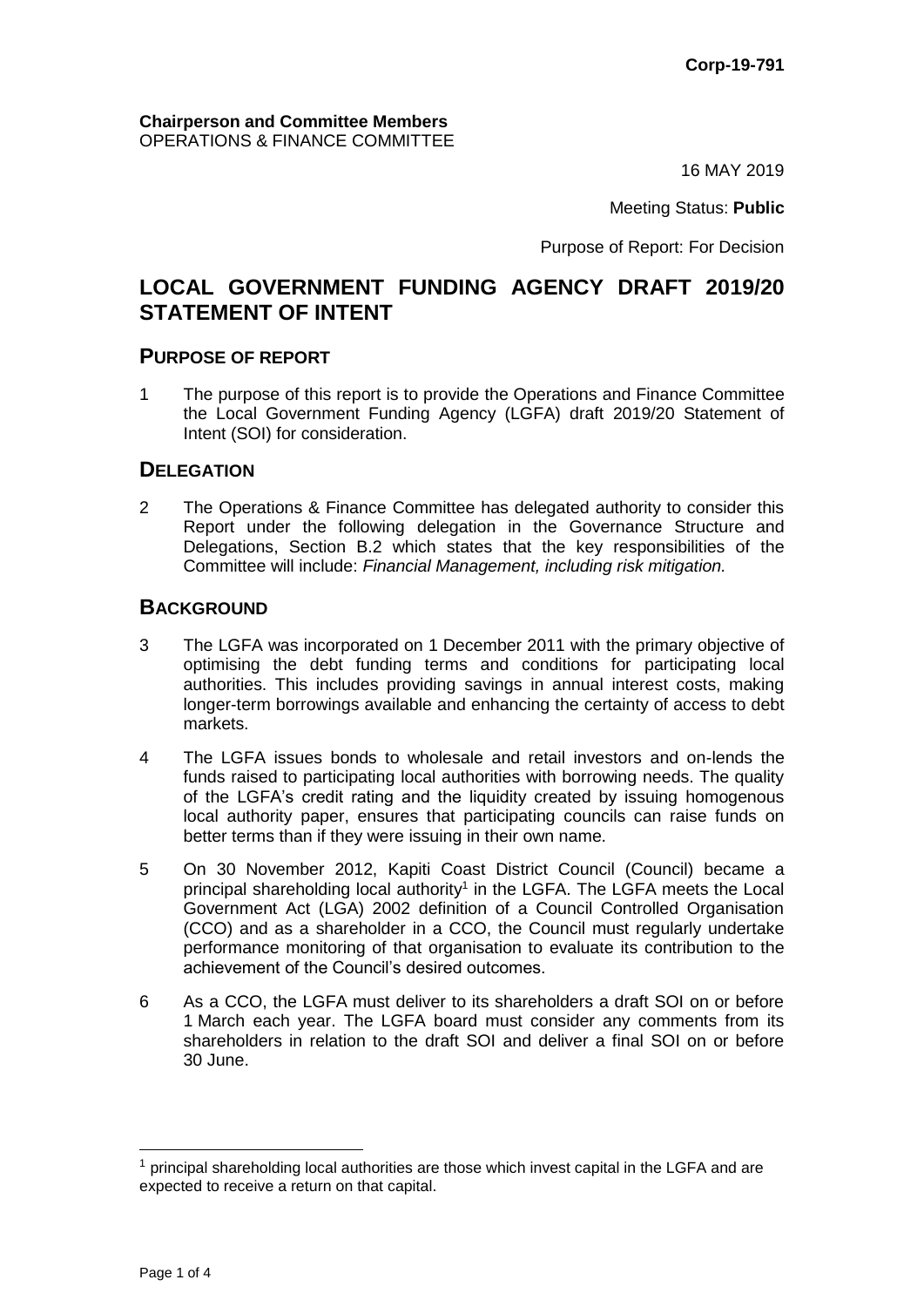7 The Council's monitoring obligations are assisted by the Shareholders' Council whose role it is to represent all the shareholders and ensure that all individual shareholder views are heard. The Shareholders' Council comprises five to ten appointees from the council shareholders and one from the Crown.

# **ISSUES AND OPTIONS**

#### **Issues**

- 8 The report summarises the key intentions and expectations of the LGFA draft 2019/20 SOI.
- 9 The LGFA's primary objective continues to be optimising debt funding terms and conditions for its members. The main change that has been made to its performance objectives is to introduce CCO lending by December 2019 and report quarterly, the volume of lending to CCOs to both the Shareholder Council and shareholders.
- 10 The LGFA financial forecasts show that it expects to continue performing strongly, despite potential volatility around the refinancing of loans in each of the three years of the SOI forecast. Forecast surpluses for the three years of the 2019/20 SOI are \$33 million compared with \$35.3 million for the three years of the 2018/19 SOI. Retained earnings are forecast to grow from \$60.5 million at 30 June 2020 to \$79.6 million at 30 June 2022, giving total equity of \$104.6 million.
- 11 The LGFA has a capital adequacy policy which states that the LGFA's equity (this includes borrower notes which are debt securities that can be converted to equity under specific circumstances) must always be at least 1.60% of its total assets. The capital adequacy is a measure of the LGFA's financial strength and stability; maintaining the ratio ensures the LGFA does not over-extend itself by taking on too much debt.
- 12 The LGFA forecasts a capital adequacy ratio of 2.40% to 2.50% over the course of the 2019/20 SOI. It might be argued that this is too high and that the LGFA is holding higher levels of reserves than is strictly necessary, which does not align with the stated objective of maximising benefits to participating local authorities. A lower capital adequacy ratio (still above the required 1.60%) would lead to increased savings for borrowers and help the LGFA to achieve its performance target for borrowings margins on-charged to councils.
- 13 The key performance target the LGFA used in prior years to assess its achievement in providing savings in annual interest costs for all participating local authorities was:
	- the average base margin above the LGFA's cost of funds charged to the highest rated<sup>2</sup> participating authorities will be no more than 0.10% for the three years covered by the 2019/20 SOI.

 $\overline{a}$ 

 $^2$  the highest rated participating authorities have a Standard and Poor's credit rating of AA; the Kāpiti Coast District Council has a Standard and Poor's credit rating of A+.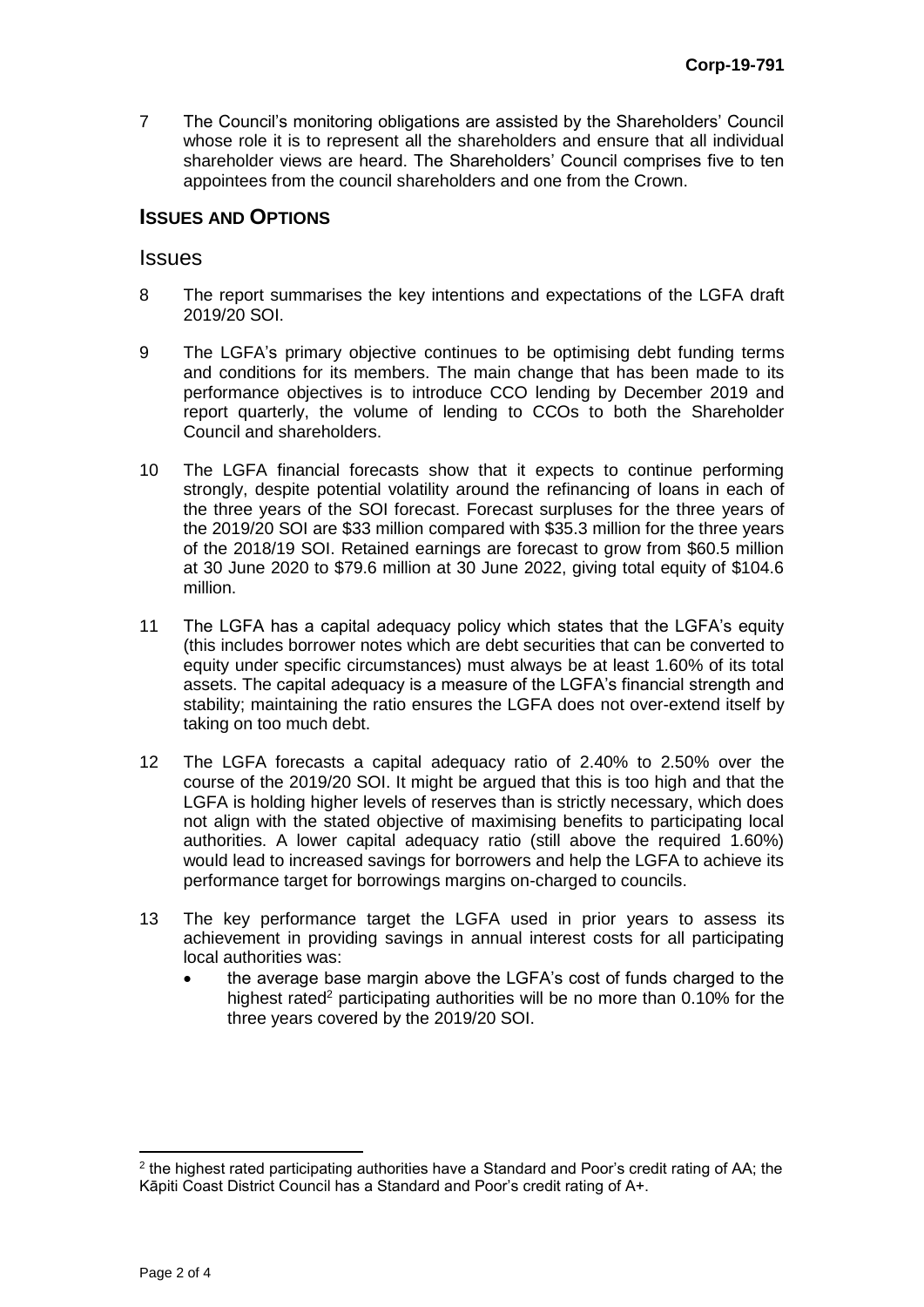- 14 This target was removed in 2019/20 however the focus remains on providing savings in annual interest costs on a relative basis to other sources of financing.
- 15 The Council officers do not recommend any changes to the draft SOI and therefore it is appropriate to seek approval from the Council to advise LGFA that Council is satisfied with the draft SOI.
- 16 The LGFA final 2019/20 Statement of Intent is attached as Appendix 1.

## **CONSIDERATIONS**

## Policy considerations

17 In accordance with the LGA 2002, the Council has provided information on all of its CCOs in its draft 2018/38 Long Term Plan.

### Legal considerations

18 There are no legal considerations arising from the matters in this report.

### Financial considerations

19 There are no financial considerations arising from this report.

## Tāngata whenua considerations

20 There are no tāngata whenua considerations.

## **SIGNIFICANCE AND ENGAGEMENT**

#### Degree of significance

21 This matter has a low level of significance under the Council's Significant and Engagement Policy.

#### Consultation already undertaken

22 There is no need to consult on the matters discussed in this report.

#### Engagement planning

23 An engagement plan is not needed for this report to be considered.

## **Publicity**

24 There are no publicity considerations.